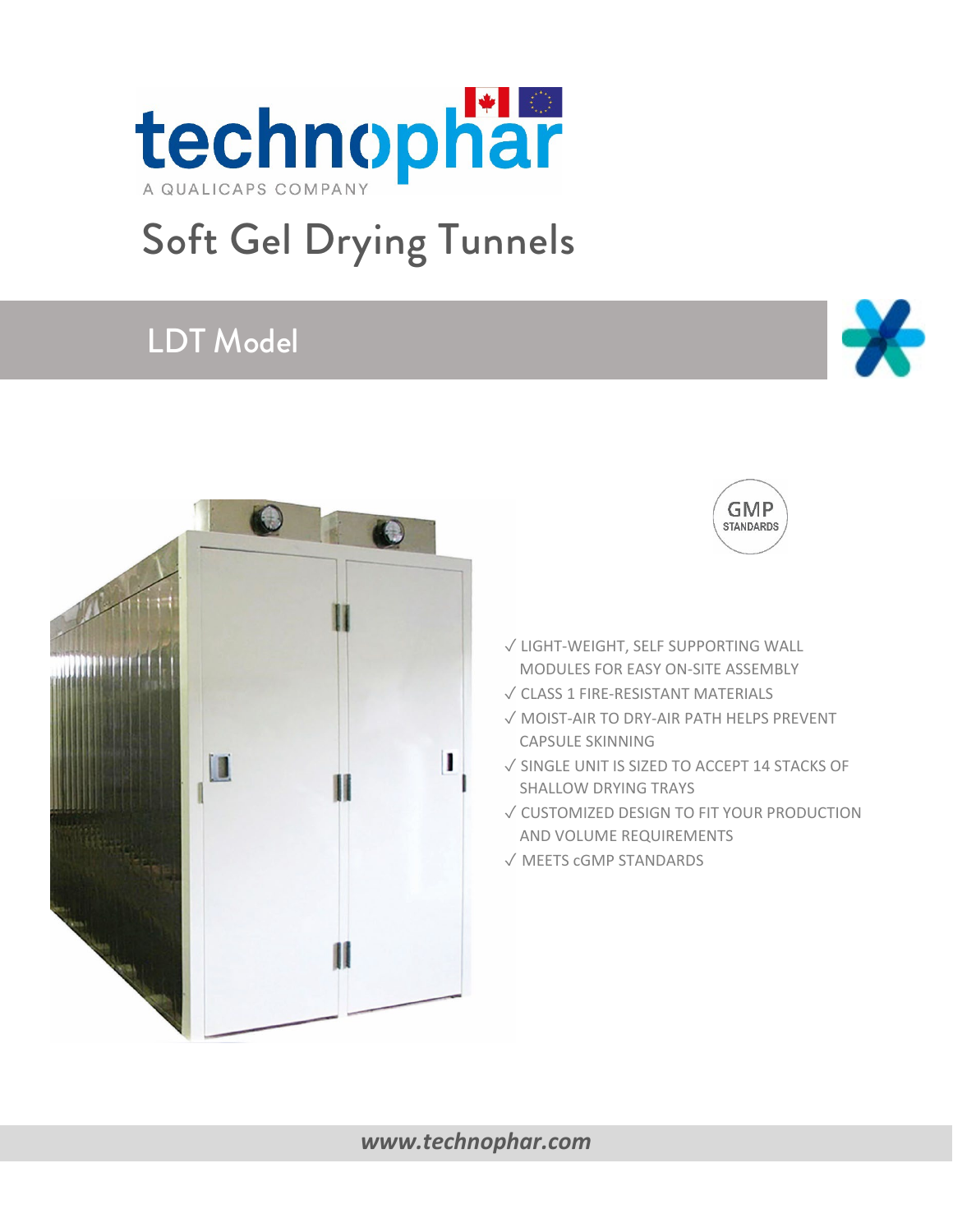# Softgel Drying Tunnels

#### *LDT*

Technophar's Drying Tunnels have been designed to provide superior performance and offer the convenience of simple on-site assembly. Tunnels are provided in sub-assemblies that can easily be put together at your facility using the assembly equipment shipped with each tunnel. The LDT tunnels use Class 1 fire resistant materials that meet cGMP standards.

### **Features**

- The tunnels are made of self-supporting walls using standard wall panels in a composite construction of two external skins of painted steel sheets or high-pressure plastic laminate, with a sealed and insulated interior of extruded Styrofoam. This is a Class 1 fire resistant material meeting cGMP requirements.
- The tunnels are supplied in components and subassemblies to be set and assembled on the client's floor using installation accessories included in Technophar shipment; technical assistance and supervision is provided by Technophar for the final installation.
- The tunnels are sized to accept up to 14 stacks of shallow drying trays.
- The number of tunnels is determined through calculation based on the output of the encapsulation machine and the type of product to be dried.

### **Mechanism**

- In this application drying air is supplied to the tunnel at the exit end of the product and pulled out from the tunnel at the entry end of the products.
- The drying air is moving along the tunnel countercurrent to the product, accumulating moisture as it approaches the end of the tunnel; as such fresh product encounters moist air rather than dry air, preventing the skinning of the capsules. This helps ensure an efficient drying as the capsules move through the tunnel from moist to dry air as they exit the tunnel.